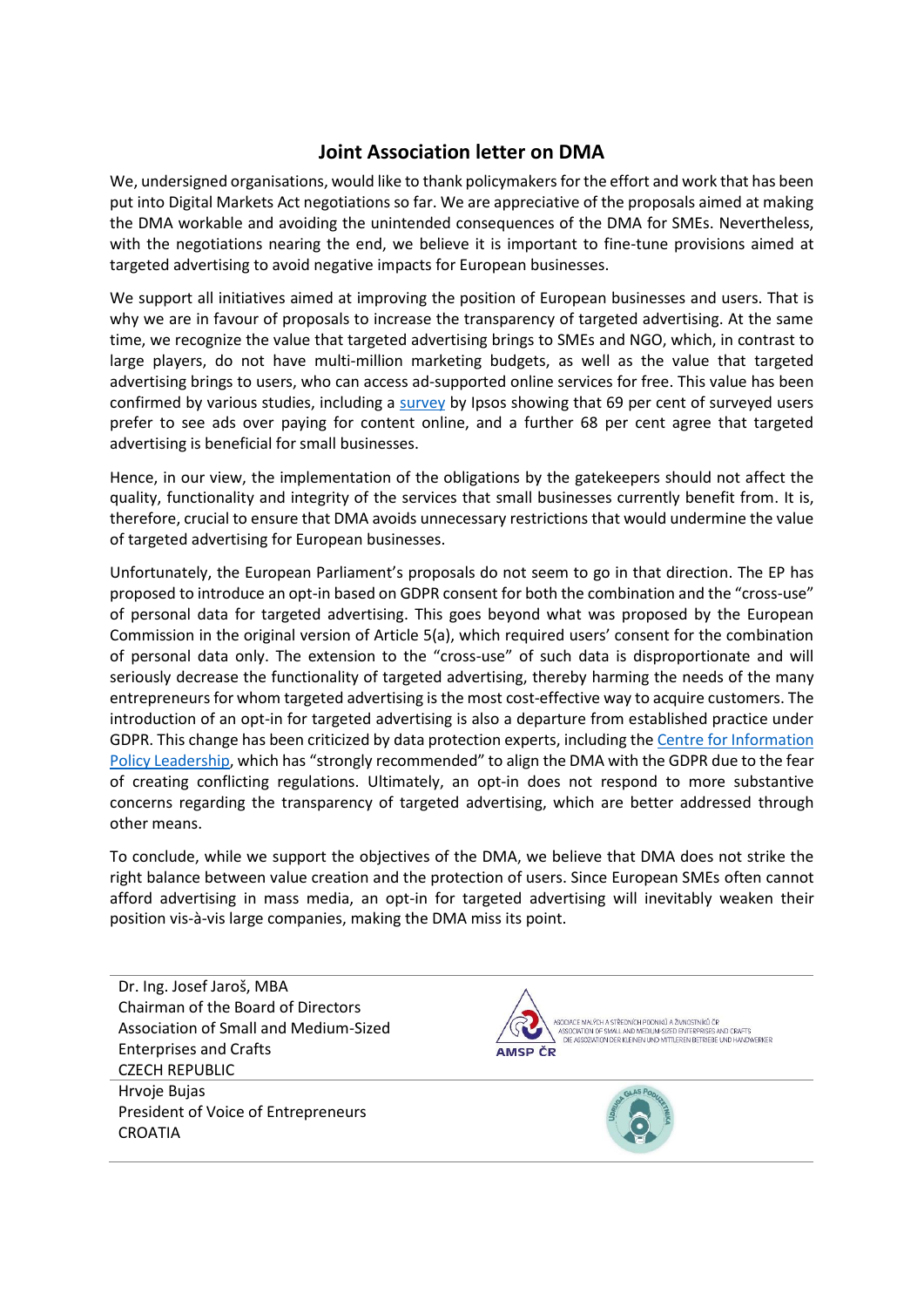| Stella MORABITO<br><b>Director General</b><br><b>AFNUM</b>                                                                                           |                                                                                           |
|------------------------------------------------------------------------------------------------------------------------------------------------------|-------------------------------------------------------------------------------------------|
| <b>FRANCE</b>                                                                                                                                        | WENUM                                                                                     |
| Peter Kofler<br>Chairman of the Danish Entrepreneur<br>Association<br><b>DENMARK</b>                                                                 | <b>DANISH<br/>ENTREPRENEURS</b>                                                           |
| Giuseppe de Martino<br>President<br><b>Association des Services Internet</b><br>Communautaires<br><b>FRANCE</b>                                      | <b>Association</b><br>$\text{ASIC}$ des Services                                          |
| Virgilijus Dirma,<br>Head of European Union and International<br><b>Relations of Infobalt</b><br>LITHUANIA                                           | <b>infobalt</b>                                                                           |
| Elena Leontjeva<br>President of Lithuanian Free Market Institute<br>LITHUANIA                                                                        | Lithuanian<br>Free<br>Market<br>Institute                                                 |
| Cezary Kaźmierczak<br>President of the Union of Entrepreneurs and<br>Employers<br><b>POLAND</b>                                                      | <b>UNION OF ENTREPRENEURS</b>                                                             |
| Michal Kardoš<br><b>Executive Director of SAPIE</b><br><b>SLOVAKIA</b>                                                                               | sapie"                                                                                    |
| <b>Olivier Marquette</b><br>President of American Chamber of Commerce<br>in Bulgaria<br><b>BULGARIA</b>                                              | <b>MERICAN</b><br><b>CHAMBER OF COMMERCE</b><br><b>IN BULGARIA</b>                        |
| Marcin Nowacki<br>President of European Enterprise Alliance<br><b>CEE</b>                                                                            | <b>European Enterprise</b><br><b>Alliance</b>                                             |
| Doris Põld<br>CEO Estonian Association of Information<br><b>Technology and Telecommunications</b><br><b>ESTONIA</b>                                  | <b>ESTONIAN ASSOCIATION</b><br>OF INFORMATION TECHNOLOGY<br><b>AND TELECOMMUNICATIONS</b> |
| Gábor Mátrai<br>Board member<br>Association of Information Technology,<br><b>Telecommunications and Electronics</b><br>Enterprises<br><b>HUNGARY</b> | <b>TVSZ</b>                                                                               |
| Krisztina Orosz<br>Chair of the European Business Connect<br><b>HUNGARY</b>                                                                          | E B C                                                                                     |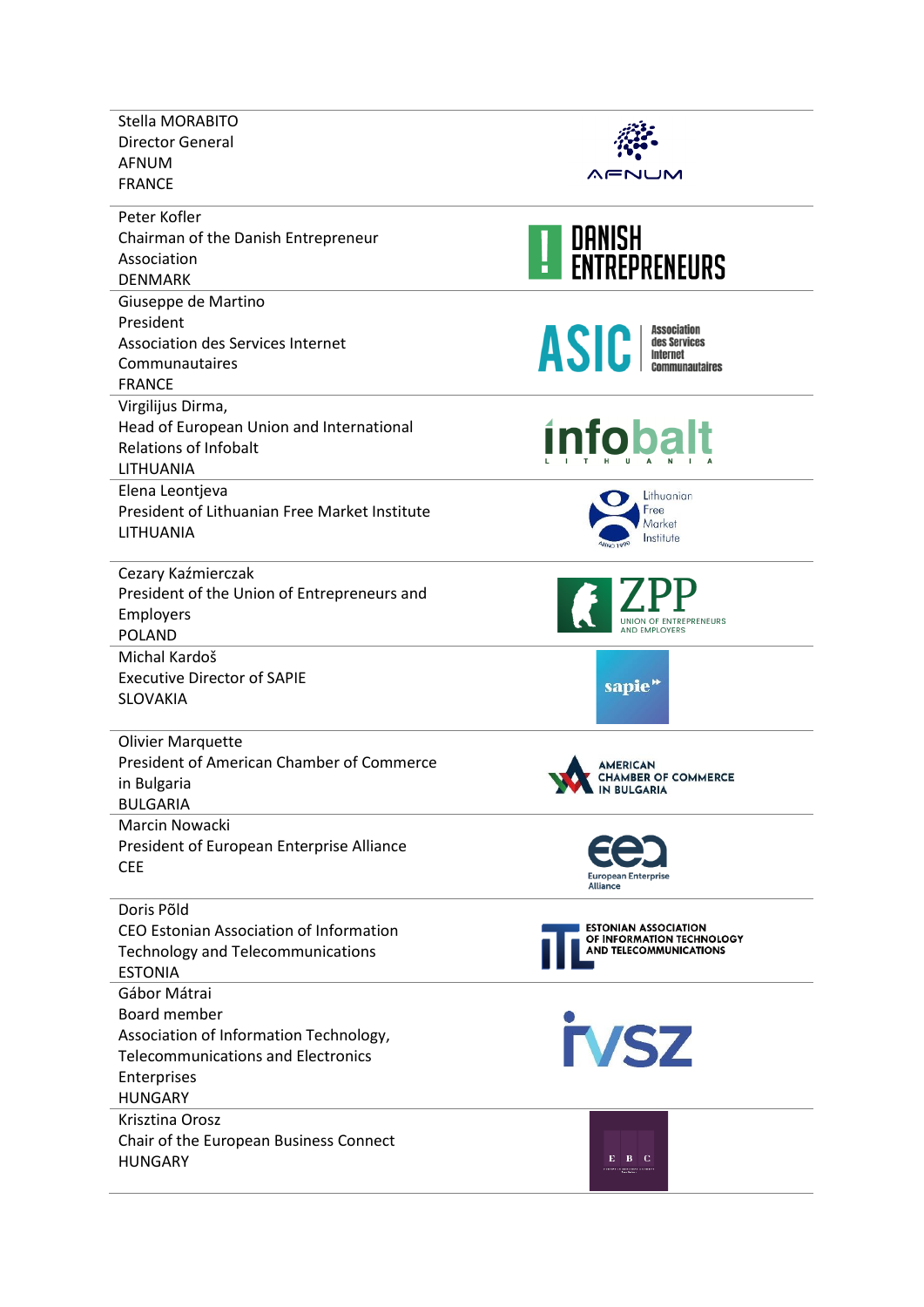| Cristina Angelillo<br>President of InnovUp<br><b>ITALY</b>                                                  | <b>InnovUp</b>                                                    |
|-------------------------------------------------------------------------------------------------------------|-------------------------------------------------------------------|
| Eleonora Faina<br><b>Director General</b><br>Anitec-Assnform<br><b>ITALY</b>                                | Anitec-Assinform                                                  |
| Lotte de Bruijn<br>Managing Director at NLdigital<br>THE NETHERLANDS                                        | NLdigital                                                         |
| Carlos Mateo<br><b>President of Spain Startups Association</b><br><b>SPAIN</b>                              | startups<br>asociación española                                   |
| Michał Kanownik<br><b>CEO of Digital Poland</b><br><b>POLAND</b>                                            | <b>DIGITAL<br/>POLAND</b>                                         |
| Marta Pawlak<br>Head of Public Policy at Startup Poland<br><b>POLAND</b>                                    | <b>ST<i>l</i></b> .RTUP<br><b>P</b> %LAND                         |
| Jerzy Minorczyk<br><b>General Director</b><br><b>International Advertising Association</b><br><b>POLAND</b> | POLSKA                                                            |
| Morgane Taylor<br>General Manager at Europe ACT   The App<br>Association                                    | ۱ΑΟ<br><b>The App Association</b>                                 |
| <b>Konrad Shek</b><br>Director<br><b>Advertising Information Group</b>                                      | Advertising<br>Information<br>Group                               |
| Benedikt Blomeyer<br>Director EU Policy<br><b>Allied for Startups</b>                                       | <b>ALLIED</b><br>FOR<br><b>STARTUPS</b>                           |
| Benjamin Mueller<br><b>Senior Policy Analyst</b><br>Center for Data Innovation                              | <b>CENTER</b><br>FOR <i>I</i><br><b>DATA</b><br><b>INNOVATION</b> |
| Javier Fiz Perez<br>Vicepresident of Core Values                                                            | CORE<br>the transmission of Value<br>in the Digital Age           |